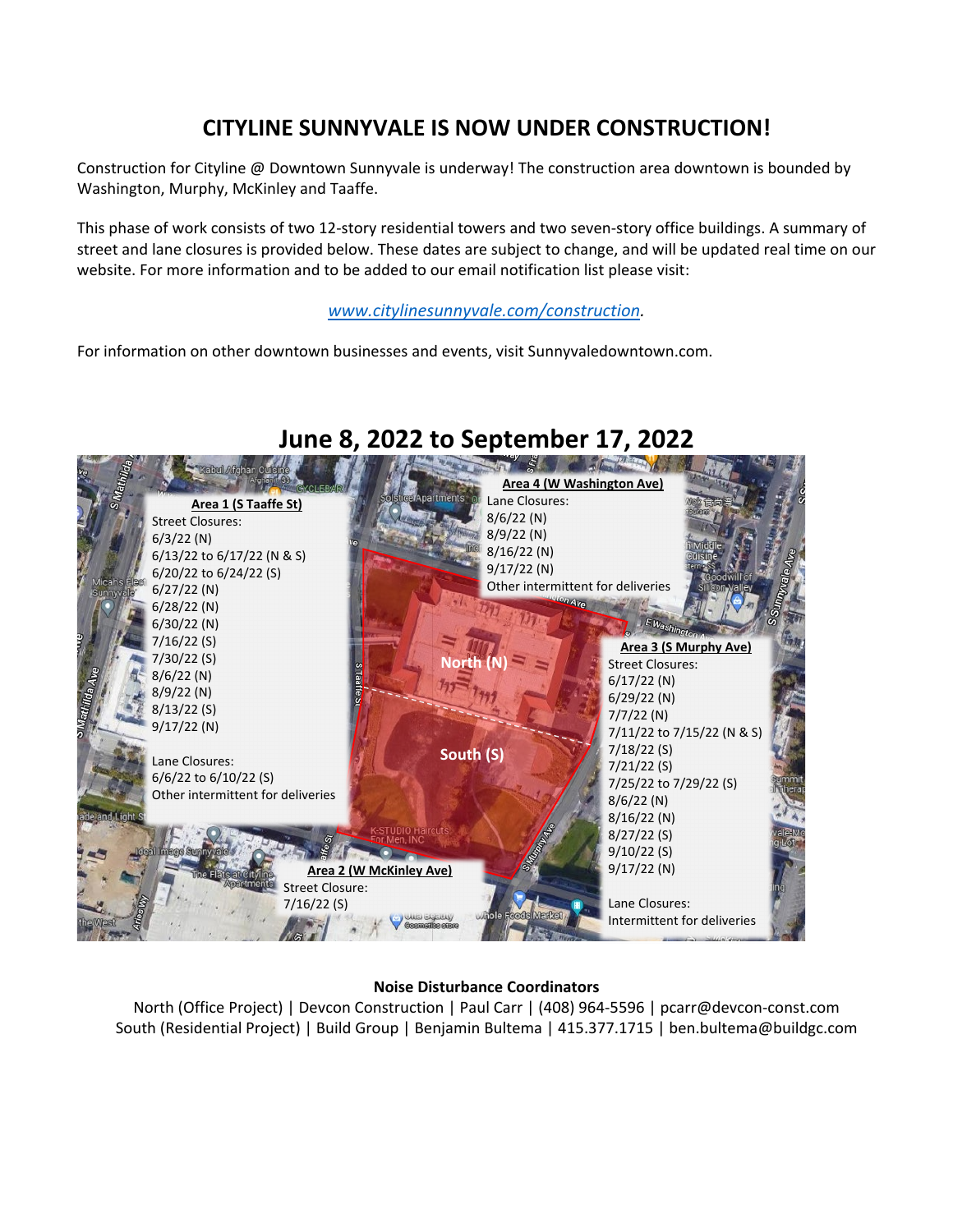### **CITYLINE BLOCK 3 STREET AND LANE CLOSURE SCHEDULE**

Cranes, Foundations, Intermittent Material Deliveries (Updates in red)

|                         |                |                            |                               |                        | <b>DAY</b><br>OF | <b>CLOSURE</b> | <b>CLOSURE</b>      | <b>WORKER</b>        |
|-------------------------|----------------|----------------------------|-------------------------------|------------------------|------------------|----------------|---------------------|----------------------|
| <b>AREA</b>             | <b>PROJECT</b> | <b>LOCATION</b>            | <b>DESCRIPTION</b>            | <b>DATE</b>            | <b>WEEK</b>      | <b>TYPE</b>    | <b>TIME</b>         | <b>TIME</b>          |
| $\mathbf{1}$            | S              | S. Taaffe St               | <b>Foundation Pour</b>        | $6/6/22 -$<br>6/10/22  | $M - F$          | Lane           | 7 am - 6 pm         | 7 am - 6 pm          |
| $\mathbf{1}$            | N              | S. Taaffe St               | <b>Tower Crane Assembly</b>   | $6/13/22 -$<br>6/17/22 | $M - F$          | Street         | 24 hrs/day          | 7 am - 6 pm          |
| $\mathbf{1}$            | S              | S. Taaffe St               | <b>Foundation Pour</b>        | 6/13/22                | M                | Street         | 7 am - 6 pm         | 7 am - 6 pm          |
| $\mathbf{1}$            | S              | S. Taaffe St               | <b>Tower Crane Foundation</b> | 6/15/22                | W                | Street         | 7 am - 2 pm         | 7 am - 6 pm          |
| 3                       | N              | S. Murphy Ave              | <b>Tower Crane Assembly</b>   | 6/17/22                | F                | Street         | 7 am - 3:30<br>pm   | 7 am - 6 pm          |
| $\mathbf{1}$            | S              | S. Taaffe St               | <b>Tower Crane Assembly</b>   | $6/20/22 -$<br>6/24/22 | $M - F$          | Street         | 24 hrs/day          | 7 am - 6 pm          |
| $\mathbf{1}$            | N              | S. Taaffe St               | <b>Foundation Pour</b>        | 6/27/22                | M                | Street         | $6 am - 7:15$<br>pm | $6$ am - 11:15<br>pm |
| 1                       | N              | S. Murphy Ave              | <b>Foundation Pour</b>        | 6/28/22                | Tu               | Street         | 7 am - 5 pm         | 7 am - 6 pm          |
| 3                       | N              | S. Murphy Ave              | <b>Tower Crane Foundation</b> | 6/29/22                | W                | Street         | 7 am - 5 pm         | 7 am - 8 pm          |
| $\mathbf{1}$            | N              | S. Murphy Ave              | <b>Foundation Pour</b>        | 6/30/22                | Th               | Street         | 7 am - 5 pm         | 7 am - 6 pm          |
| 3                       | N              | S. Murphy Ave              | <b>Foundation Pour</b>        | 7/7/22                 | Th               | Street         | 6 am - 5:45<br>pm   | 6 am - 9:45<br>pm    |
| 3                       | N              | S. Murphy Ave              | <b>Tower Crane Assembly</b>   | $7/11/22 -$            | $M - F$          | Street         | 24 hrs/day          | 7 am - 6 pm          |
| 3                       | N              | <b>Block 6 Parking Lot</b> |                               | 7/15/22                |                  | Partial        |                     |                      |
| 3                       | S              | S. Murphy Ave              | <b>Foundation Pour</b>        | 7/11/22                | M                | Lane           | 7 am - 6 pm         | 7 am - 6 pm          |
| 3                       | $\sf S$        | S. Murphy Ave              | <b>Foundation Pour</b>        | 7/12/22                | Tu               | Lane           | 7am - 4pm           | 7 am - 6 pm          |
| 3                       | S              | S. Murphy Ave              | <b>Foundation Pour</b>        | 7/14/22                | Th               | Lane           | 7am - 4pm           | 7 am - 6 pm          |
| 3                       | S              | S. Murphy Ave              | <b>Foundation Pour</b>        | 7/15/22                | F                | Lane           | 7 am - 6 pm         | 7 am - 6 pm          |
| $\overline{2}$          | S              | W. McKinley Ave            | <b>Foundation Pour</b>        | 7/16/22                | Sa               | Street         | 6 am - 6:30         | 6 am - 10:30         |
| 1                       | S              | S. Taaffe St               |                               |                        |                  | Street         | pm                  | pm                   |
| 3                       | S              | S. Murphy Ave              | <b>Tower Crane Assembly</b>   | 7/18/22                | M                | Street         | 7 am - 6 pm         | 7 am - 6 pm          |
| 3                       | S              | S. Murphy Ave              | <b>Tower Crane Foundation</b> | 7/21/22                | Th               | Street         | 7 am - 6 pm         | 7 am - 6 pm          |
| 3                       | S              | S. Murphy Ave              | <b>Tower Crane Assembly</b>   | $7/25/22 -$<br>7/29/22 | $M - F$          | Street         | 24 hrs/day          | $7 am - 6 pm$        |
| $\mathbf{1}$            | S              | S. Taaffe St               | <b>Foundation Pour</b>        | 7/30/22                | Sa               | Street         | 6 am - 5 pm         | 6 am - 9 pm          |
| 4                       | N              | W. Washington Ave          | <b>Foundation Pour</b>        | 8/6/22                 | Sa               | Lane           | 2 am - 6 pm         | 2 am Sat - 2         |
| $\mathbf{1}$            | N              | S. Taaffe St               |                               |                        |                  | Street         |                     | am Sun               |
| 3                       | N              | S. Murphy Ave              |                               |                        |                  | Street         |                     |                      |
| 4                       | N              | W. Washington Ave          | <b>Foundation Pour</b>        | 8/9/22                 | Tu               | Lane           | 6 am - 7:15         | 6 am - 11:15         |
| $\mathbf{1}$            | N              | S. Taaffe St               |                               |                        |                  | Street         | pm                  | pm                   |
| $\mathbf{1}$            | S              | S. Taaffe St               | Foundation Pour               | 8/13/22                | Sa               | Street         | 6 am - 6 pm         | 8 am - 9 pm          |
| 4                       | N              | W. Washington Ave          | <b>Foundation Pour</b>        | 8/16/22                | Tu               | Lane           | 6 am - 7:30         | 6 am - 11:30         |
| 3                       | N              | S. Murphy Ave              |                               |                        |                  | Street         | pm                  | pm                   |
| $\overline{\mathbf{3}}$ | S              | S. Murphy Ave              | <b>Foundation Pour</b>        | 8/27/22                | Sa               | Street         | 6 am - 4 pm         | 6 am - 11:59<br>pm   |